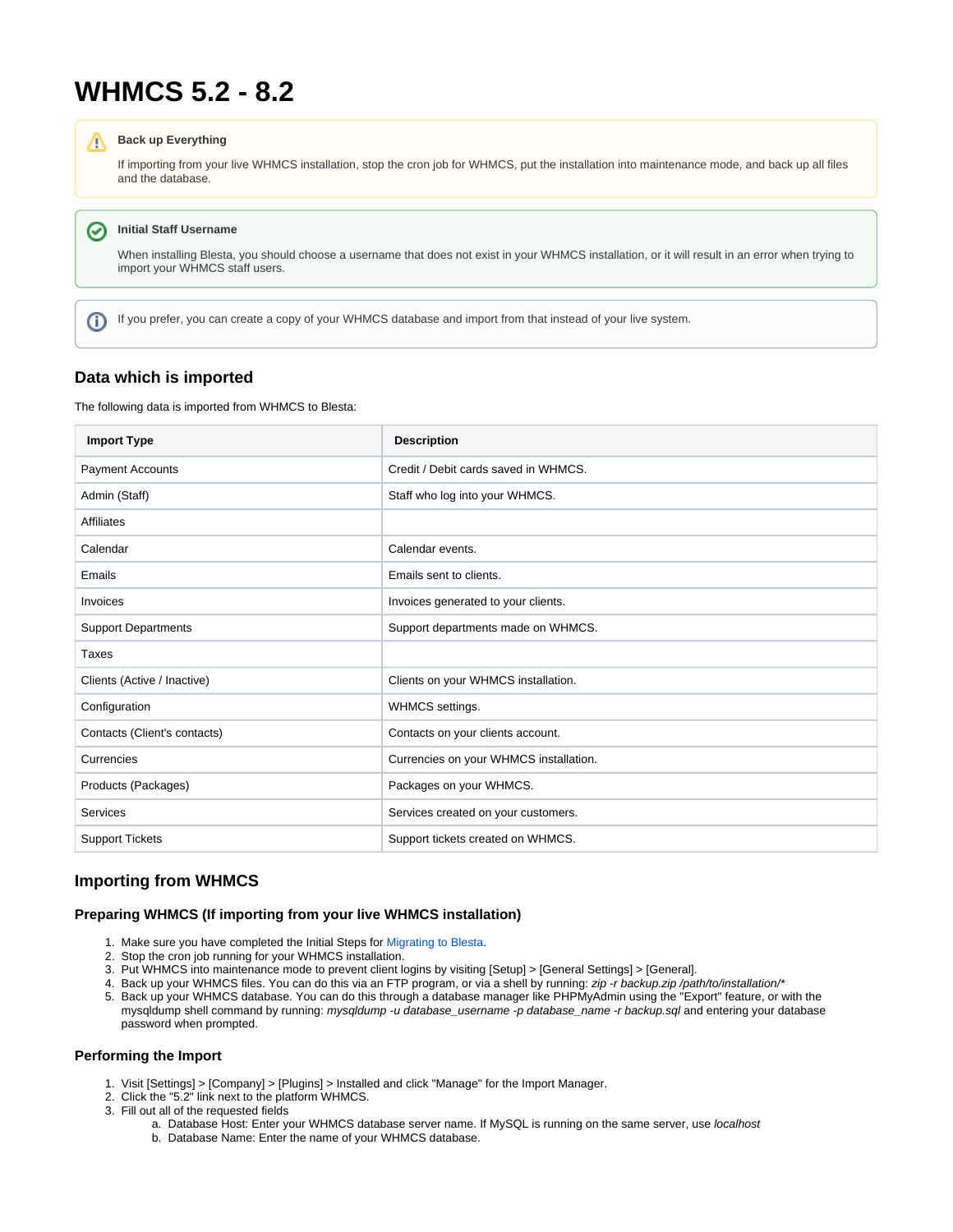- c. Database User: Enter the user name for your WHMCS database.
- d. Database Password: Enter the password associated with your WHMCS database user.
- e. CC Encryption Hash: Enter the CC Encryption Hash as found in your WHMCS configuration.php. This is required in order to decrypt encrypted data stored in your WHMCS installation.
- 4. Double check that the data is all correct, and click the "Continue" button.
- 5. You will be prompted to allow the importer to import your packages into Blesta, or match them up. It's recommended that you go with the default setting and import the packages, however, advanced users may wish to create their packages in Blesta first and match them up.
- 6. Submit the form to start the import.

#### **Importing can take a while** ന

Importing your data can take several minutes or more, please be patient. When the importer has finished, it will display a green success message.

#### Λ **Tickets**

Because you are logged into a new staff account while performing the import, imported tickets will not appear to you by default. Go to Support > Staff, click the [+] button to add your staff user to all departments. Select Administrators for Staff Group, then your Staff Member, and assign yourself to all departments by moving them from Available Departments to Assigned Departments.

### **Enabling Legacy Passwords**

In order for clients to log into Blesta after being imported, you must enable legacy passwords in Blesta. When a client logs in, their password will be converted automatically to a more secure hash.

To enable support for these passwords edit the /config/blesta.php configuration file within your Blesta installation and change

### **/config/blesta.php**

```
Configure::set("Blesta.auth_legacy_passwords", false);
Configure::set("Blesta.auth_legacy_passwords_algo", "md5");
```
#### To:

### **/config/blesta.php**

```
Configure::set("Blesta.auth_legacy_passwords", true);
Configure::set("Blesta.auth_legacy_passwords_algo", "whmcs");
```
#### **Blesta < 4.9** O)

If your Blesta installation is less than version 4.9, use the following instead. Please note that importing modern bcrypt password hashes from WHMCS only works with Blesta 4.9 or greater.

### **/config/blesta.php**

```
Configure::set("Blesta.auth_legacy_passwords", true);
Configure::set("Blesta.auth_legacy_passwords_algo", "whmcs-md5");
```
Then save the file. After a sufficient amount of time has passed, you may change this setting back.

#### **PayPal Subscriptions** (i)

Do you have any active PayPal Subscriptions?

## **PayPal Subscriptions**

If you have any active PayPal Subscriptions in WHMCS, they will not automatically work with Blesta. Beginning with Blesta 3.5, PayPal Subscriptions can be maintained by creating a redirect in your .htaccess file. At the beginning of the file, add the following: